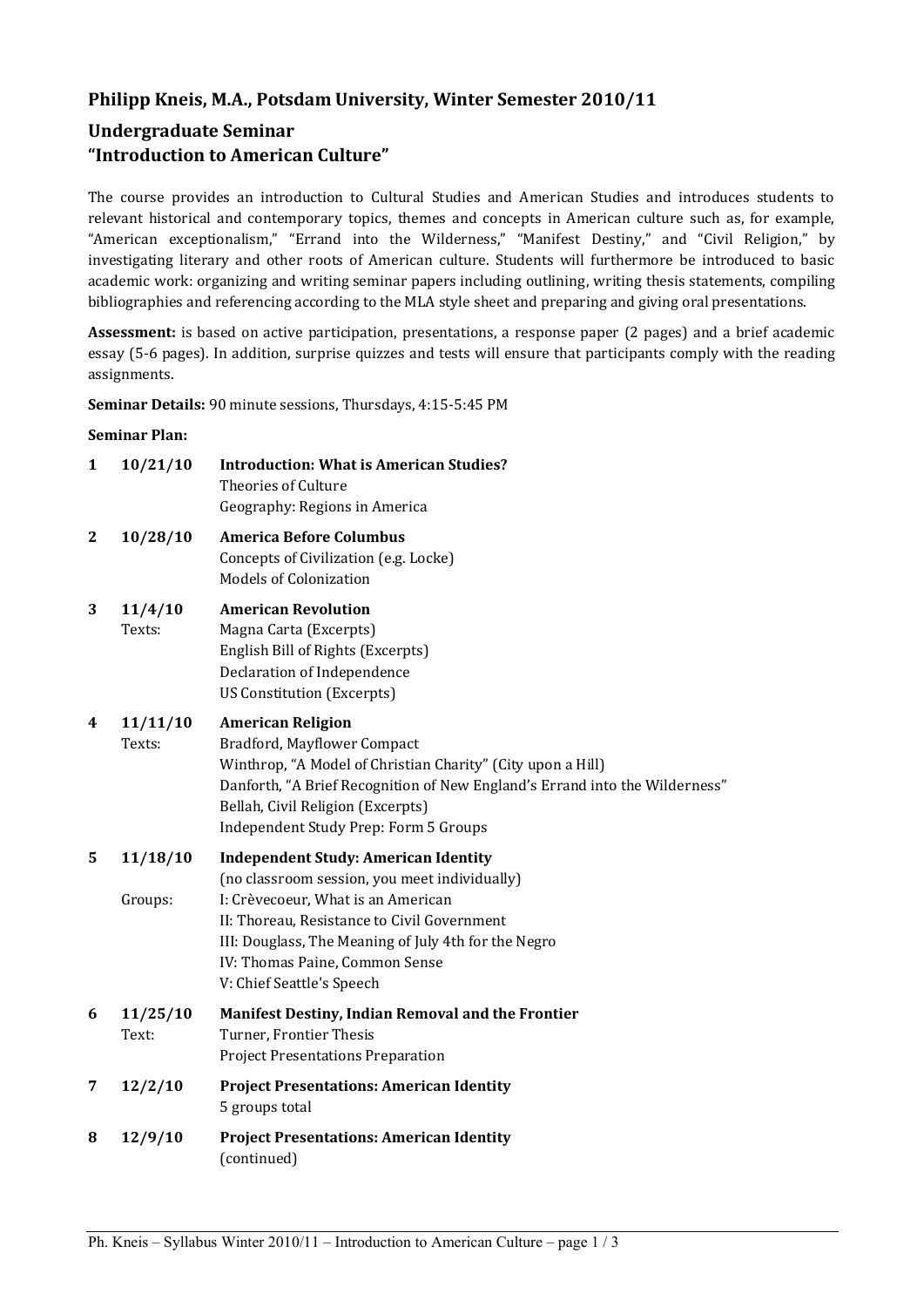#### **9 12/16/10 Slavery, Civil War and Reconstruction / Cultural Diversity**

Texts: Lincoln, Inaugural Address, Emancipation Proclamation Jefferson Davis, Address to Congress W.E.B. Du Bois, *The Souls of Black Folk* Response Paper "American Identity" due Jan 3, 2011

#### **Christmas Break**

| 10 | 1/6/11                                | <b>Historical Overview: From Colony to World Power</b><br>Colonial Conquests: Mexico, Cuba, Philippines<br>World Wars I+II, Cold War                                                       |
|----|---------------------------------------|--------------------------------------------------------------------------------------------------------------------------------------------------------------------------------------------|
|    | Text:                                 | Monroe Doctrine                                                                                                                                                                            |
| 11 | 1/13/11<br>Video:<br>Video:<br>Video: | <b>Cultural Imagery</b><br><i>Apocalypse Now Excerpt / war, iconography</i><br>The Godfather II Excerpt / immigration, national identity<br>300 Excerpt / orientalism, questions of gender |
| 12 | 1/20/11                               | <b>A Diverse Society</b><br>Segregation, Civil Rights Movement<br><b>Questions of Cultural Diversity</b>                                                                                   |
|    | Texts:                                | King, "I Have a Dream"<br>Malcolm X, "The Ballot or the Bullett"                                                                                                                           |
| 13 | 1/27/11                               | <b>Questions in Cultural Theory</b>                                                                                                                                                        |
|    | $14 \t2/3/11$<br>Text:                | <b>Film &amp; Television Analysis, Basics</b><br>Postman, Technopoly (Excerpt)                                                                                                             |
|    | $15 \t2/10/11$                        | <b>Conclusion / Contemporary Issues / Essay Topic</b>                                                                                                                                      |
|    |                                       |                                                                                                                                                                                            |

#### **Bibliography: General Introduction**

Hebel, Udo. *Einführung in die Amerikanistik / American Studies*. Stuttgart: J.B. Metzler, 2008.

## **Bibliography: History**

Brinkley, Alan. The *Unfinished Nation. A Concise History of the American People*. New York: McGraw-Hill, 2007. (and older editions)

Heideking, Jürgen, Ansgar Nünning. *Einführung in die amerikanische Geschichte*. München: C.H. Beck, 1998. Jennings, Francis. *The Creation of America. Through Revolution to Empire.* Cambridge: Cambridge University Press, 2000.

Loewen, James W. *Lies My Teacher Told Me*. *Everything Your American History Textbook Got Wrong.* New York: Touchstone, 2007.

#### **Bibliography: Cultural Theory**

Assmann, Jan. *Das kulturelle Gedächtnis. Schrift, Erinnerung und politische Identität in frühen Hochkulturen.* München: C.H. Beck, 1997.

Anderson, Benedict. *Imagined Communities. Reflections on the Origin and Spread of Nationalism.* London: Verso, 1983.

Barthes, Roland. *Image, Music, Text.* London: Fontana Press, 1977.

Culler, Jonathan. *On Deconstruction. Theory and Criticism after Structuralism.* Ithaca: Cornell UP, 1982. \_\_\_\_\_.*Literary Theory. A Very Short Introduction.* Oxford: Oxford UP, 1997.

Eagleton, Terry. *Literary Theory. An Introduction*. Minneapolis: University of Minnesota Press, 1996.